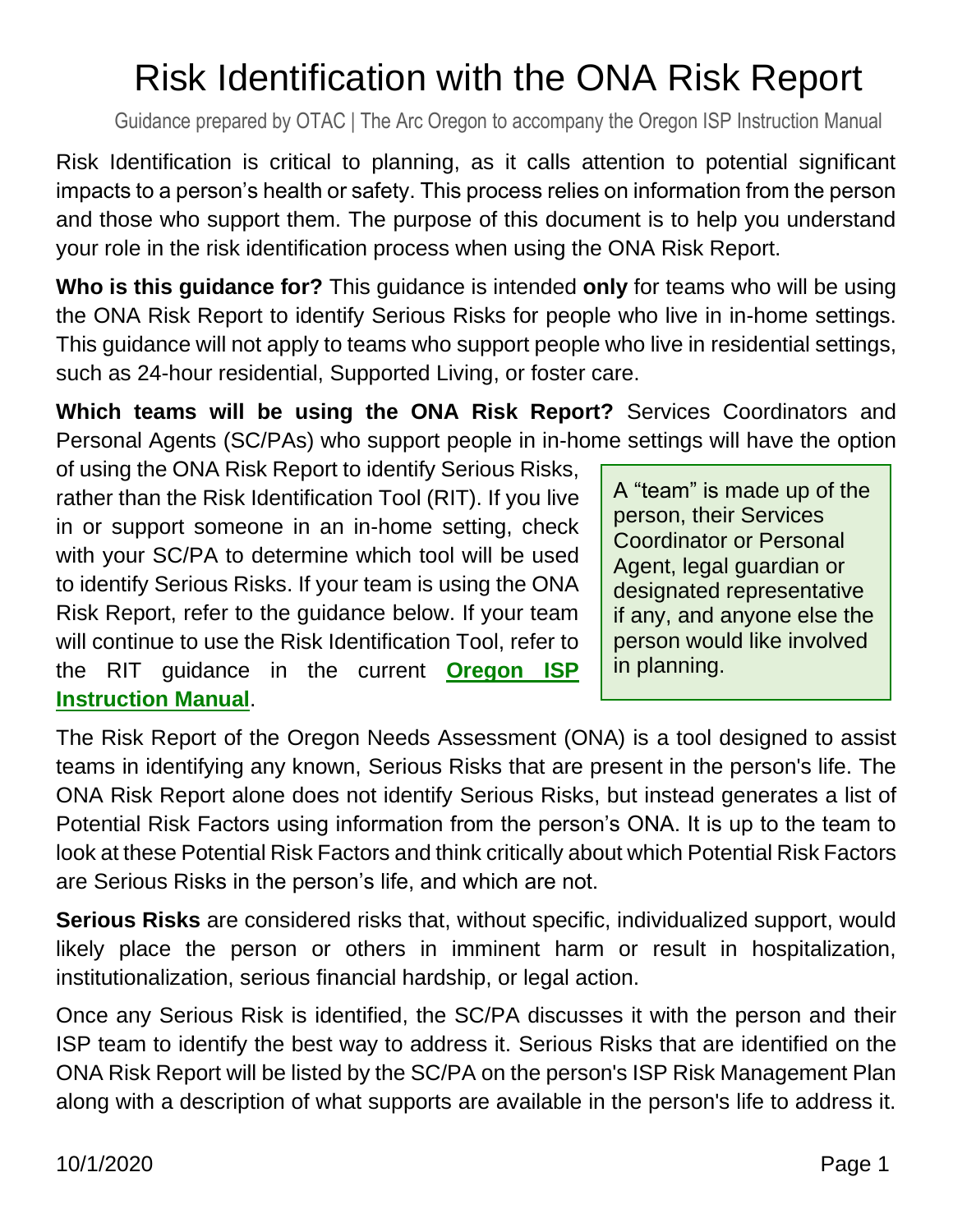Read more about the ISP Risk Management Plan on page 35 of the **[Oregon ISP](https://oregonisp.org/instructions/)  [Instruction Manual](https://oregonisp.org/instructions/)**.

The ONA Risk Report can be completed after the person's Oregon Needs Assessment (ONA) has been completed and approved. However, be mindful of changing Serious Risks throughout the year. While the ONA Risk Report is completed initially prior to the ISP meeting, it must also be updated throughout the year if Serious Risks change.

The complete ONA Risk Report is kept in the person's file at the CDDP or brokerage.

### WHAT TO EXPECT IN YOUR ROLE

### **THE PERSON & THEIR LEGAL OR DESIGNATED REPRESENTATIVE**

Your input is important to accurately describe your or your family member's support needs and concerns in the planning process.

This information might address private or sensitive topics, and it is the responsibility of your PA or SC to protect your information by sharing only with those you agree to, and who need to know the information in order to safely support you.

#### **IF YOU ARE SUPPORTED BY A PROVIDER ORGANIZATION**

Your provider will also share information they are aware of with your SC/PA.

#### **IF YOU NEED HELP SHARING YOUR PERSPECTIVE**

You or your legal or designated representative can choose someone else to help you record your perspective. Let your SC/PA know if you want help sharing your perspective.

# **PROVIDER ORGANIZATIONS PLANNING WITH PEOPLE WHO RECEIVE IN-HOME SUPPORTS**

#### **PRIOR TO THE ISP MEETING**

You must share information with the person's SC/PA about any known, Serious Risks in the person's life. Communicate any evidence of known, Serious Risks promptly to the SC/PA. Maintain documentation about this communication. Talk with the SC/PA to find out the best way to share this information.

#### **THROUGHOUT THE YEAR**

Prepare and maintain a "Provider Risk Management Strategies" form specific to the location where you support the person. This should include all of the Serious Risks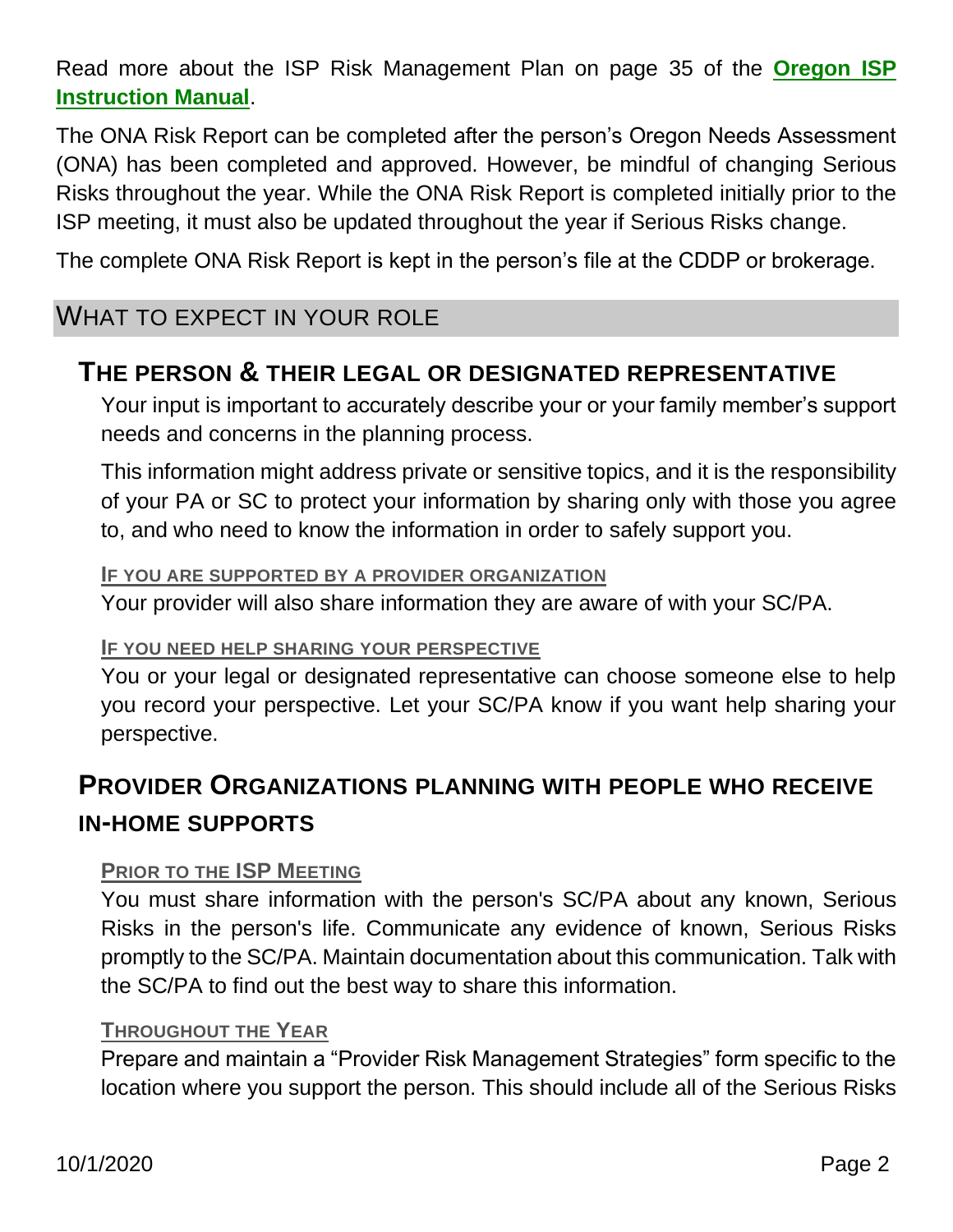listed on the Provider Service Agreement or ISP Risk Management Plan that are directed to you to support.

For an example of how to capture information from the ISP Risk Management Plan to create the Provider Risk Management Strategies (PRMS) document, please refer to **CREATING THE PROVIDER RISK MANAGEMENT STRATEGIES DOCUMENT** on page 16 of this document.

If the SC/PA disagrees or does not include a risk on the ISP Risk Management Plan that you believe may be a Serious Risk, discuss it further with them. Provide evidence of the issue you are concerned about and document any discussions you have with the SC/PA. Follow your agency's policies or guidance for resolving issues and disputes between agencies as needed if you feel the difference of opinion puts the person's health and safety at risk or does not respect the person's preferences.

Notify the person's SC/PA if you observe new or changing risks in the person's life. Identify strategies you can offer to help address these risks and discuss those strategies with the person and the SC/PA.

## **SERVICE COORDINATORS/PERSONAL AGENTS**

SC/PAs have the responsibility for the accurate completion of the ONA Risk Report based on available information. For more information on how to access the person's ONA Risk Report through eXPRS, please see the document titled **'How to Use the ONA Risk Report'**. A link to this document is available at [OregonISP.org/instructions.](https://oregonisp.org/instructions)

With input from the person and their ISP team, review each section of the ONA Risk Report. Review the Potential Risk Factors and any notes from the ONA Assessor in each section.

Complete the right-hand column of the ONA Risk Report based on information learned through conversations, file review and your knowledge of the person.

If a person does not have an Oregon Needs Assessment (ONA) completed and approved prior to their annual ISP meeting, you will assess risks using the Risk Identification Tool (RIT).

#### **SC/PA ROLE PRIOR TO THE ISP MEETING**

The ONA Risk Report will be completed at least annually prior to the ISP meeting.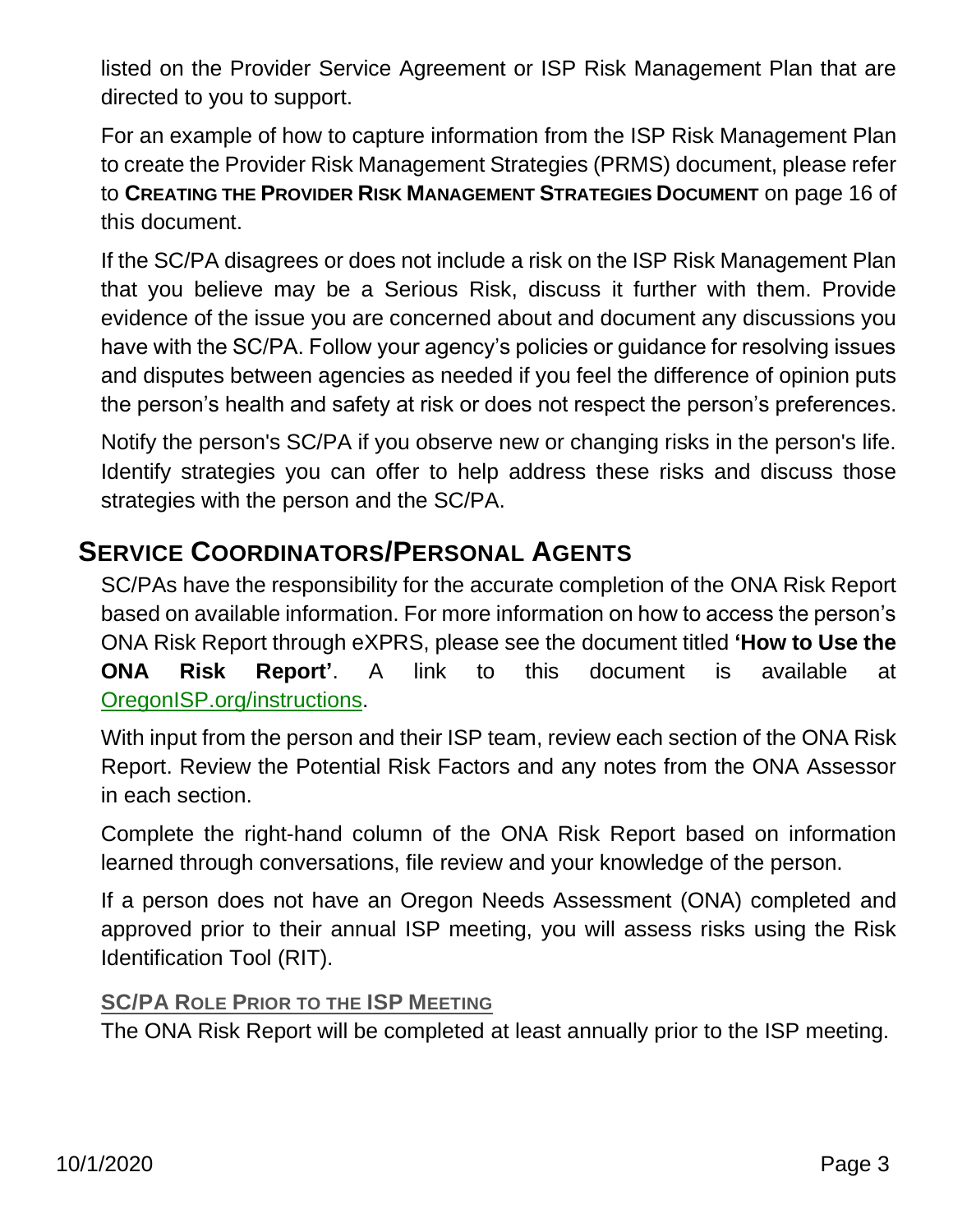- If the person receives in-home supports, ask the person, their legal or designated representative, or the people they have chosen to help plan if there are any changes in Serious Risks in the person's life. If you are also conducting the needs assessment for the person, check in on this information at the same time to avoid repetitive conversations with the person and their designated representative(s).
- Providers are expected to share any updates they have about changes in Serious Risks in the person's life. Communicate with the provider to make agreements about how that information should be shared with you.

#### **SC/PA ROLE THROUGHOUT THE YEAR**

• Provide a copy of the completed ONA Risk Report to the person and their designated representative, if

Use open-ended question to identify any Potential Risk Factors that have not appeared on the person's Risk Report:

"Is there anything that we haven't already discussed that you feel is a Serious Risk?"

"Do you have any concerns about health and safety that we have not talked about yet?"

applicable. Keep a copy of the most current ONA Risk Report in the CDDP or brokerage files.

- Familiarize yourself with the known, Serious Risks present in the person's life. When monitoring services or checking in with the person throughout the year, listen and observe for evidence that those Serious Risks are being effectively supported.
- Continue to keep the ONA Risk Report up-to-date throughout the year if you learn about changes in Serious Risks in the person's life. You may learn about changes to Serious Risk from the person or others who support them.
- If the ONA Risk Report needs to be updated, use a change form. Some changes may also prompt an ONA correction or reassessment.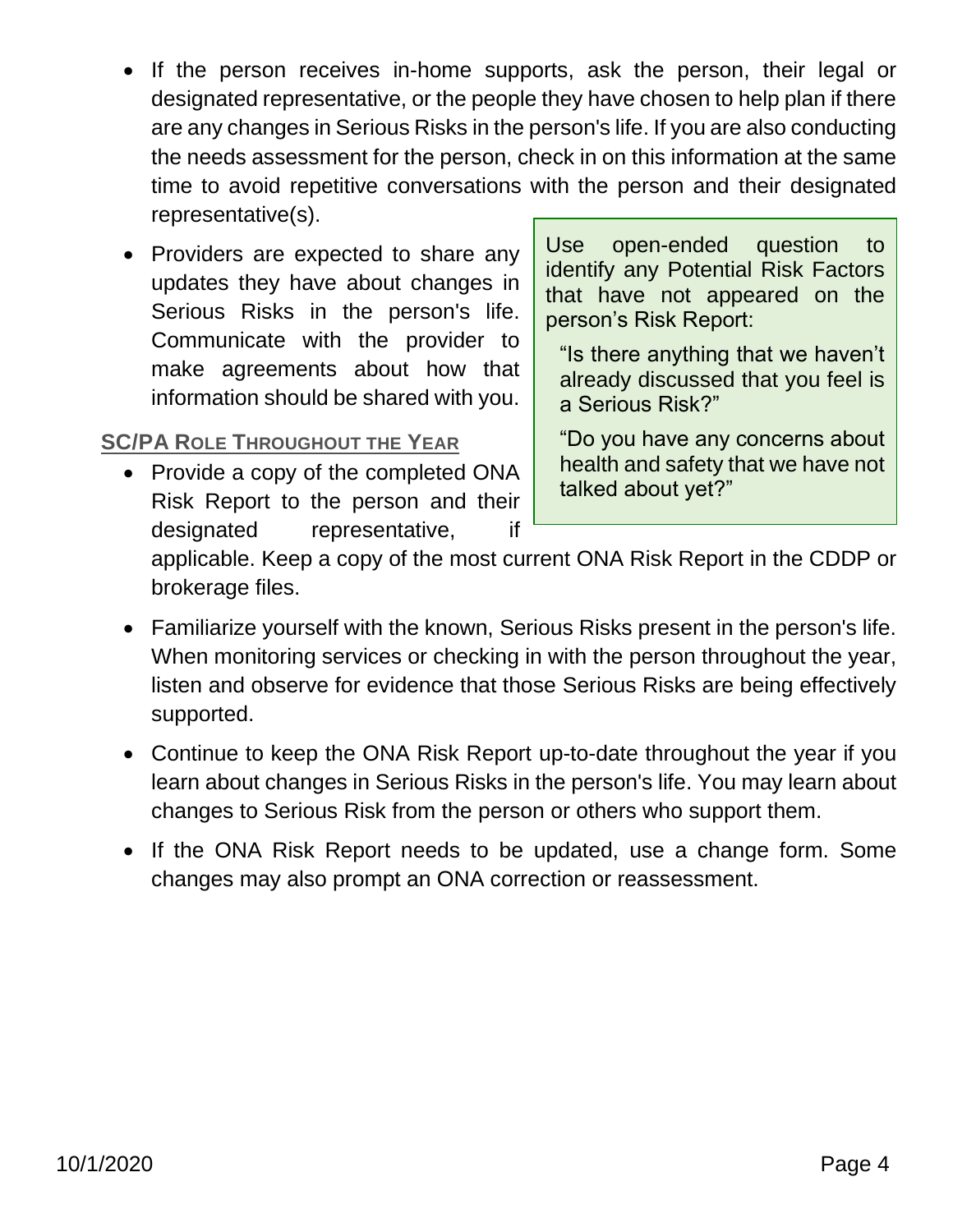# REVIEWING POTENTIAL RISK FACTORS

The ONA Risk Report generates a list of "Potential Risk Factors" drawn from the person's needs assessment. Potential Risk Factors are listed under bolded Section Headings. Based on knowledge of the person and their support needs, as well as conversations with the person and/or their designated representative, the team will respond to each Section Heading by selecting 'yes' or 'no'.

|  | Section<br><b>Heading</b> | <b>Environmental Safety</b>   |                                                                                                                                  | Yes                                                                                                                                                                                                                                                                                  |                                |
|--|---------------------------|-------------------------------|----------------------------------------------------------------------------------------------------------------------------------|--------------------------------------------------------------------------------------------------------------------------------------------------------------------------------------------------------------------------------------------------------------------------------------|--------------------------------|
|  |                           | avoid scalding                | Water temperature safety: Needs support to adjust water temperature to household chemicals, as they                              | Dakota is at Serious Risk from<br>have attempted to drink<br>window cleaner several times<br>in the past. Dakota needs<br>support with setting a<br>comfortable temperature for<br>their shower/bath, but this is<br>not considered a Serious Risk<br>because they will wait and not |                                |
|  |                           |                               | Household chemical safety: IS at risk of serious injury from household<br>Chemicals if the chemicals are not secured             |                                                                                                                                                                                                                                                                                      |                                |
|  |                           |                               | Dakota is at Serious Risk from household chemicals, as they have<br>attempted to drink window cleaner several times in the past. |                                                                                                                                                                                                                                                                                      |                                |
|  |                           | Notes:                        |                                                                                                                                  | helps.                                                                                                                                                                                                                                                                               | get into the tub until someone |
|  |                           | <b>Potential Risk Factors</b> |                                                                                                                                  |                                                                                                                                                                                                                                                                                      | <b>Comments Box</b>            |

**Figure 1:** Identifying the Section Heading, Potential Risk Factors, and Comments Box on an ONA Risk Report

Final responsibility for completing the ONA Risk Report belongs to the SC/PA. Providers who support the person are expected to communicate with the SC/PA promptly if they observe any changes related to Serious Risks in the person's life.

Guidance for SC/PAs about how to complete the ONA Risk Report can be found in the document titled **How to Use the ONA Risk Report**. A link to that document can be found at [OregonISP.org/instructions.](https://oregonisp.org/instructions) The section below provides detailed information about *how* to review Potential Risk Factors and decide which are Serious Risks that need to be addressed in the person's ISP. It also provides information about when comments are expected.

The Potential Risk Factor Decision Tree is an optional tool to help teams review Potential Risks Factors which have generated on a person's ONA Risk Report. This decision tree is meant to guide conversations and is not a substitute for the team's judgment. This decision tree is also available as a separate document at [OregonISP.org/instructions.](https://oregonisp.org/instructions)

N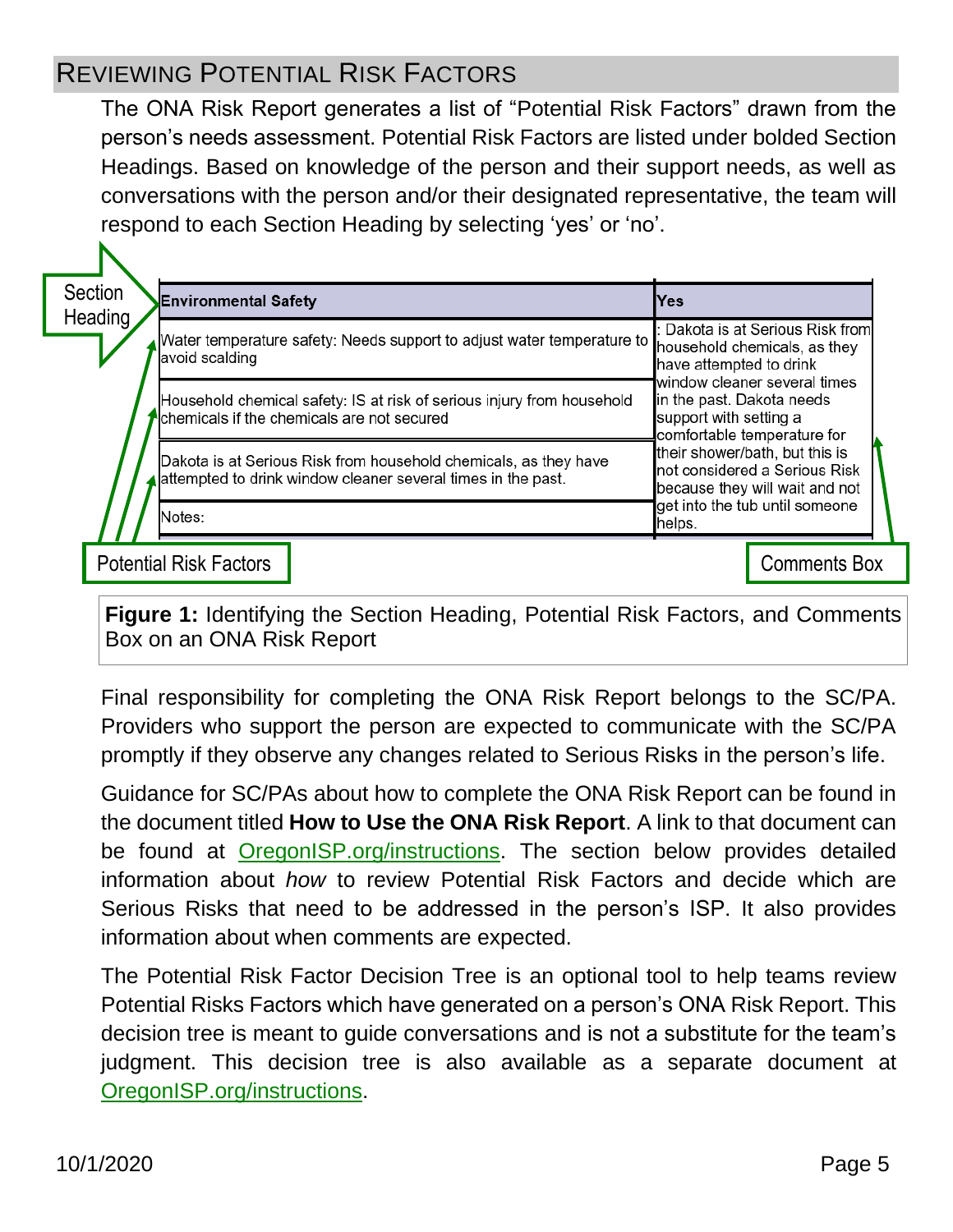

**Figure 2:** Potential Risk Factor Decision Tree: an optional tool to help teams discuss the information generated on a person's ONA Risk Report and determine which Potential Risk Factors are known, Serious Risks for the person and which are not.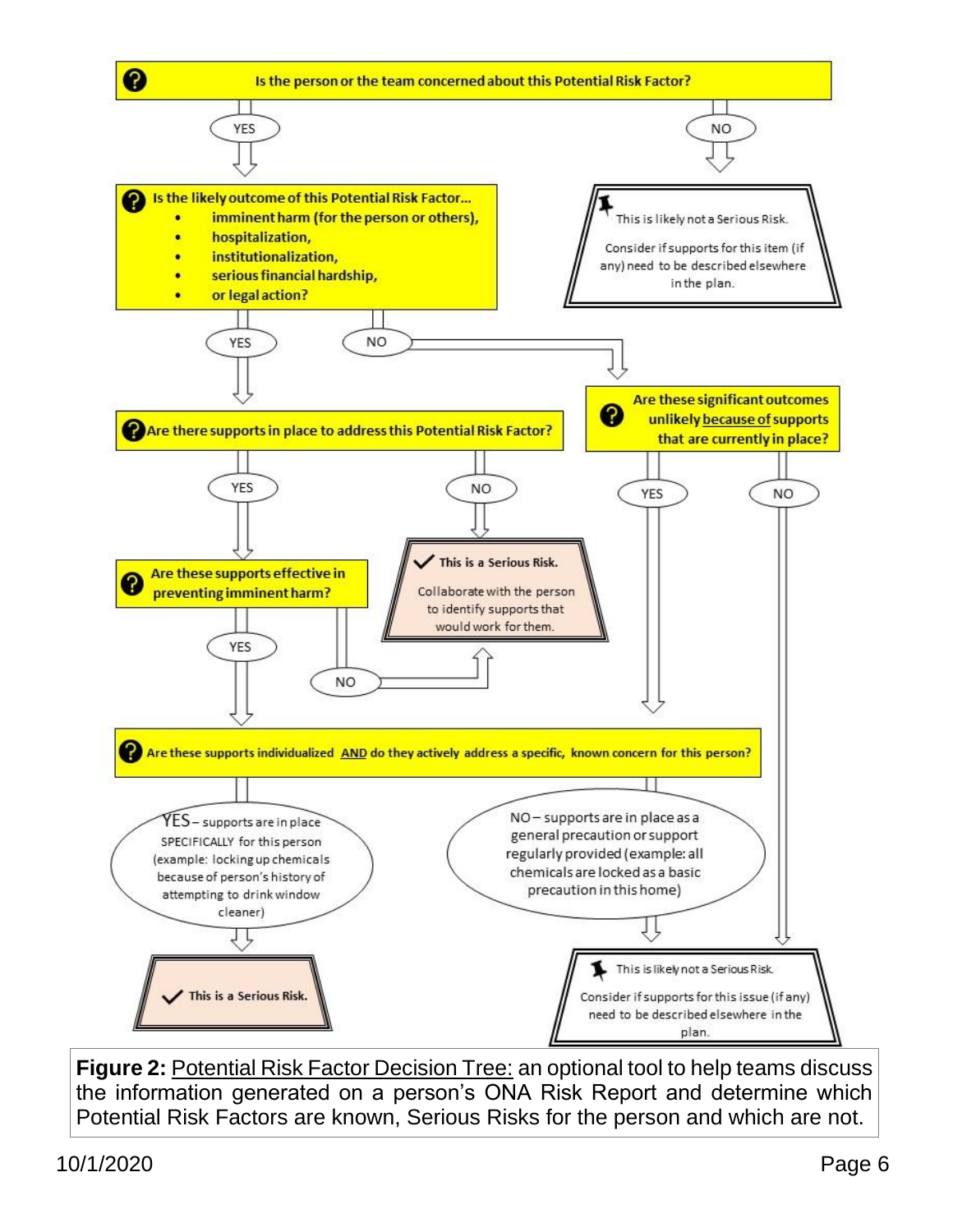# **'YES'**

Review every Potential Risk Factor listed under each Section Heading of the ONA Risk Report with the person and their team. Mark 'Yes' next to the Section Heading if there is evidence of known, Serious Risk in the person's life.

If any Potential Risk Factor listed under the Section Heading is a Serious Risk for the person, the overall selection for the Section will be 'yes'.

#### **IMPORTANT CONSIDERATION WHEN IDENTIFYING RISKS**

Only mark 'yes' for items that the team believes pose a Serious Risk for the person. Serious Risks are considered risks that, without specific, individualized support, would likely place the person or others in **imminent** harm or result in hospitalization, institutionalization, serious financial hardship, or legal action.

#### **WHEN A SECTION HEADING IS MARKED YES: EXPECTED ACTION FOR SC/PA**

Record identified Serious Risks in the ISP Risk Management Plan, following guidance provided in **TRANSFERRING INFORMATION FROM THE ONA RISK REPORT TO THE ISP** on page 12 of this document. See **RISK MANAGEMENT STRATEGIES** in the [Oregon ISP Instruction Manual](https://oregonisp.org/instructions) for more information about addressing Serious Risks.

## **'NO'**

Review every Potential Risk Factor listed under each Section Heading of the ONA Risk Report with the person and their team. Mark 'No' next to the Section Heading if none of the Potential Risk Factors listed are Serious Risks for the person.

While the ONA Risk Report generates a list of Potential Risk Factors drawn from the person's needs assessment, do not expect that every Potential Risk Factor will be identified as a Serious Risk for the person. There could be many reasons why a Potential Risk Factor is not a Serious Risk, which are explored in this document.

In the person's ISP Risk Management Plan, do not list any ONA Risk Report Section Headings marked 'No'.

#### **IMPORTANT CONSIDERATION WHEN PLANNING WITH CHILDREN**

Do not identify things as Serious Risk that are based on a child's developmental level that are not as a result of the disability, such as holding a child's hand when crossing the street.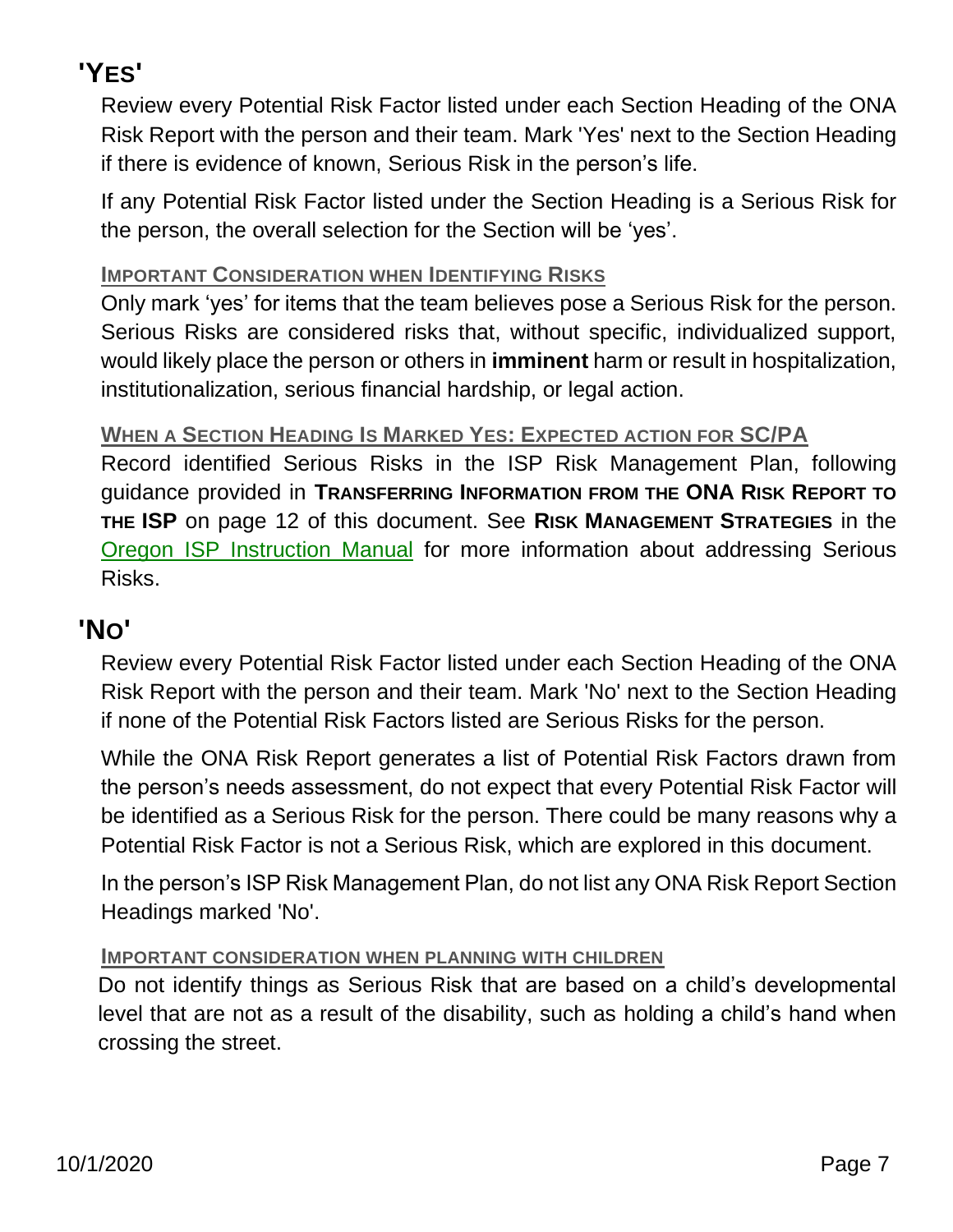# **USING THE COMMENTS BOX**

In each section of the ONA Risk Report, the space under the 'yes' or 'no' selection can be used to record comments. Use this space to record information about why 'Yes' or 'No' was selected in a Section. When writing comments, use language that is respectful to the person.

#### **COMMENTS EXPECTED**

There are four situations in which a comment must be made on the ONA Risk Report. Here is a description of circumstances where comments are expected.

#### **Comments Expected**

Use comments if under a single Section Heading, some Potential Risk Factors are a Serious Risk for the person while others are not a Serious Risk. Use comments to clarify which Potential Risk Factors are and which are not a Serious Risk.

| <b>Behavior</b>                                                                            |                                                                                                                                                                                                                                                            |  |
|--------------------------------------------------------------------------------------------|------------------------------------------------------------------------------------------------------------------------------------------------------------------------------------------------------------------------------------------------------------|--|
| <b>Present in Past Year</b>                                                                | Yes                                                                                                                                                                                                                                                        |  |
| Pica (Ingestion of Non-nutritive Substances) and/or Placing Non-edible<br>Objects in Mouth | Pica is a Serious Risk for Maria<br>as she has ingested items<br>which required her to go to the<br>Emergency Room. Maria<br>receives support with<br>regulating her emotions and<br>intrusiveness - these are not<br>considered Serious Risks for<br>her. |  |
| Difficulties Regulating Emotions                                                           |                                                                                                                                                                                                                                                            |  |
| Intrusiveness                                                                              |                                                                                                                                                                                                                                                            |  |
| <b>Safety</b>                                                                              |                                                                                                                                                                                                                                                            |  |
| <b>Safety Awareness and Support</b>                                                        | Yes                                                                                                                                                                                                                                                        |  |
| Judgment/Decision-making:                                                                  | Claire and her aunt agree that<br>judgment and decision-making<br>is not a Serious Risk at this<br>time. Other Safety Awareness<br>and Support concerns listed<br>are Serious Risks.                                                                       |  |
| Needs support to remain safe around traffic                                                |                                                                                                                                                                                                                                                            |  |
| Fire evacuation safety: Needs assistance to evacuate when a fire or<br>lsmoke alarm sounds |                                                                                                                                                                                                                                                            |  |

**Figure 3:** Two examples of comments describing which Potential Risk Factors were determined to be Serious Risks and which were not.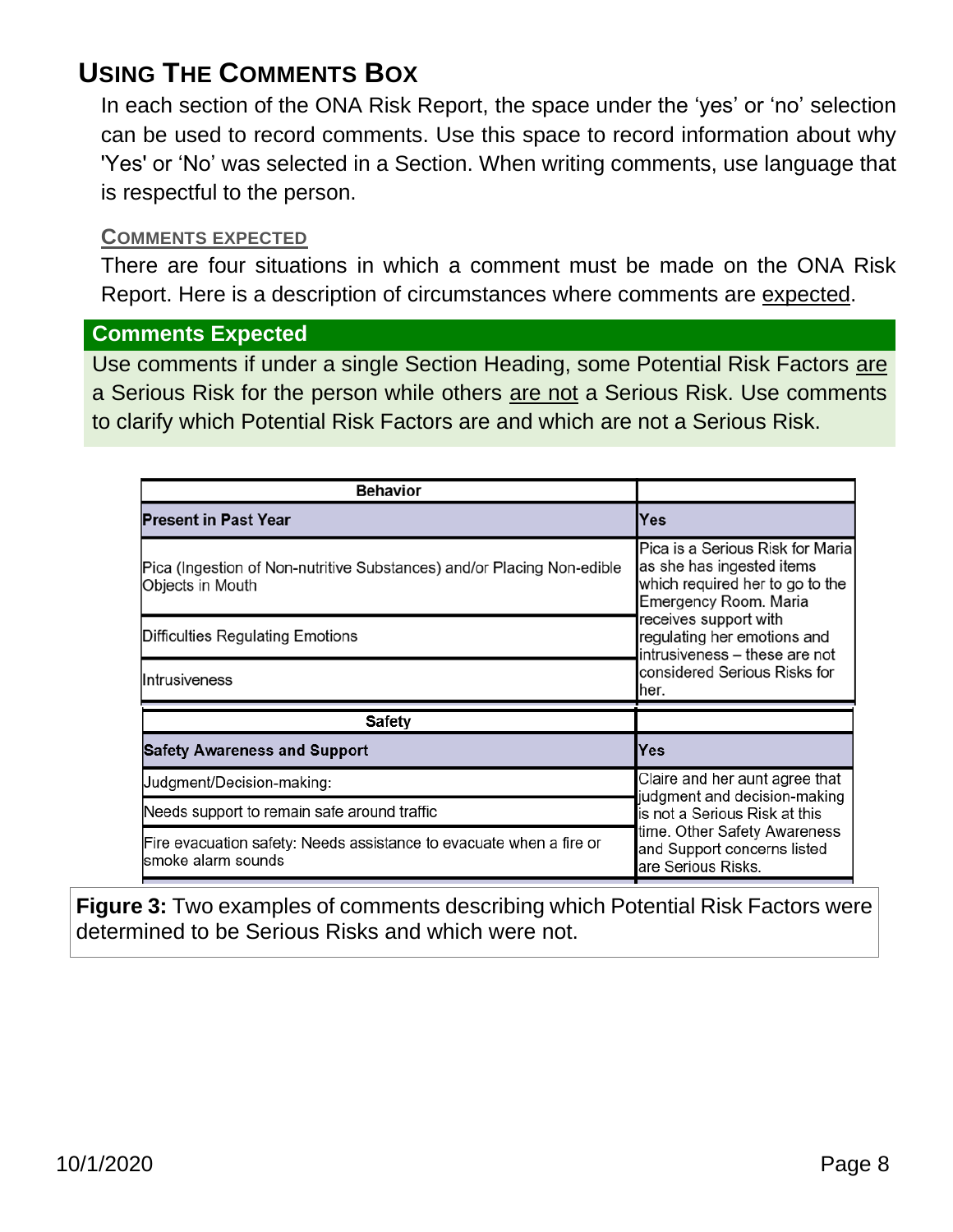#### **Comments Expected**

Use comments if Potential Risk Factors appear under a Section Heading, but the overall selection for the Section Heading is 'no'. Use the Comments Box to document why 'no' was selected.

Examples:

- Taking daily oral medications is a support need for Thomas, which does not present a Serious Risk. Current supports are effective.
- Well-managed by current supports.
- Medical condition does not put Janet in imminent harm.
- Only required IV treatment due to a unique incident of pneumonia and dehydration, no Serious Risk identified.

#### **Comments Expected**

**Use comments** if the team believes a Serious Risk exists under a Section Heading with no listed Potential Risk Factors. If no Potential Risk Factors appear in a Section, but the team wants to include it in the ISP, mark the Section 'yes' and use the comment box on the ONA Risk Report to describe the Serious Risk.

o Consider whether information regarding this Serious Risk was shared with the ONA assessor. Some changes may prompt an ONA correction or reassessment.

| Other Serious Health or Medical Issues | <b>Yes</b>                                                 |  |
|----------------------------------------|------------------------------------------------------------|--|
| No risk identified in this section     | Isabella is severely allergic to<br>wasp and hornet stings |  |

**Figure 4:** An example of a Serious Risk that was identified even though the ONA Risk Report did not list any Potential Risk Factors in this section. In this case, the information was shared back with the ONA assessor.

#### **Comments Expected**

Use comments if any type of evaluation with a qualified professional was used to determine if any Potential Risk Factor presents a Serious Risk for the person. In the Comments Box, describe the evaluation and where it can be found, as well as the conclusion of the evaluation.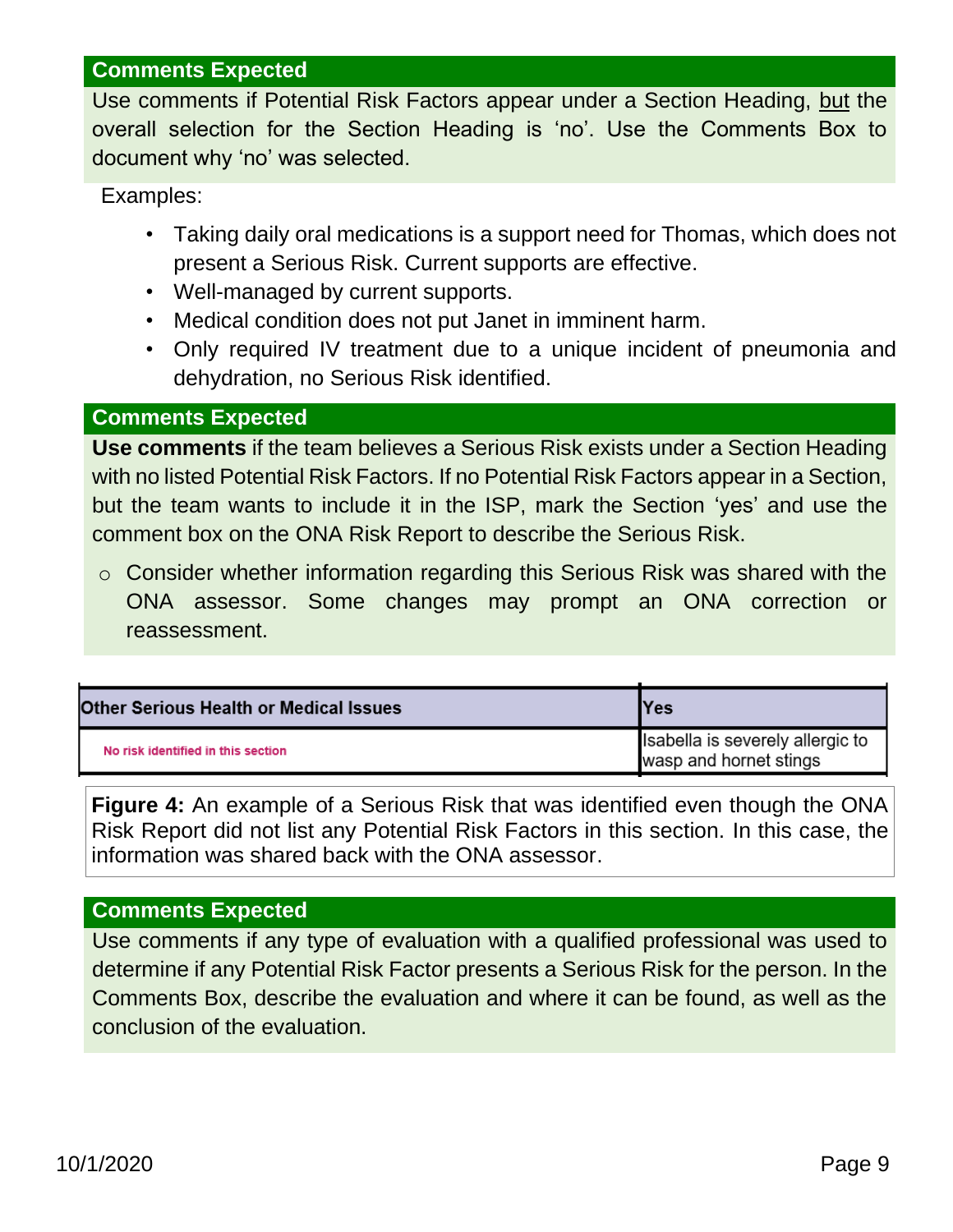| <b>Health and Medical</b>                                                                                                                                                                                                                           | Serious Risk goes in Plan<br>If no explain where it is addressed                                                                                                                                     |
|-----------------------------------------------------------------------------------------------------------------------------------------------------------------------------------------------------------------------------------------------------|------------------------------------------------------------------------------------------------------------------------------------------------------------------------------------------------------|
| <b>Aspiration</b>                                                                                                                                                                                                                                   | lNo                                                                                                                                                                                                  |
| If the person experiences any of the following symptoms and has<br>not already been determined to be at risk of aspiration, a current<br>evaluation by a qualified professional is expected to determine if<br>the person is at risk of Aspiration. | Haritha's primary care doctor<br>was consulted about food that<br>Ifalls out of Haritha's mouth<br>while eating. The doctor has<br>determined that Haritha is not<br>at Serious Risk for aspiration. |
| Loss of liquids/solids from mouth when eating or drinking                                                                                                                                                                                           | Documentation for this<br>conversation is kept in<br>Haritha's OHSU MyChart.                                                                                                                         |

**Figure 5:** An example showing the results of an evaluation by a qualified professional recorded in the comments box.

#### **COMMENTS OPTIONAL**

Comments may be helpful, but are not expected, in the following situations:

Comments may be used to record the team's decision-making process and factors which led to the decision. Use the Comments Box to summarize the team's conclusion.

| <b>Environmental Safety</b>                                                                                | lYes                                                                                              |  |
|------------------------------------------------------------------------------------------------------------|---------------------------------------------------------------------------------------------------|--|
| There are currently conditions in the residence that may lead to injury or<br>lillness                     | The team believes that the<br>conditions of Caleb's apartment<br>are unsafe and are a Serious     |  |
| apartment is full of items, which are stacked in bags and boxes, leaving<br>narrow walkways between rooms. | Risk because the fire exits are<br>blocked, and items are stacked<br>to the ceiling in a way that |  |
| Notes:                                                                                                     | could easily fall on top of<br>someone.                                                           |  |

**Figure 6:** An example of comments summarizing the team's conclusion about a Serious Risk.

- Comments may be used to describe what the Serious Risk looks like for the person you are planning with. You might use this space to explain how the Serious Risk affects the person, which can be useful when developing support strategies.
	- o Example: When Tyler experiences significant anxiety, he often feels overwhelmed. When this happens, Tyler does not respond to those around him and becomes unaware of potential dangers his surroundings.
- Comments may be used if additional information is needed, including historical information that the person wants included in their ONA Risk Report.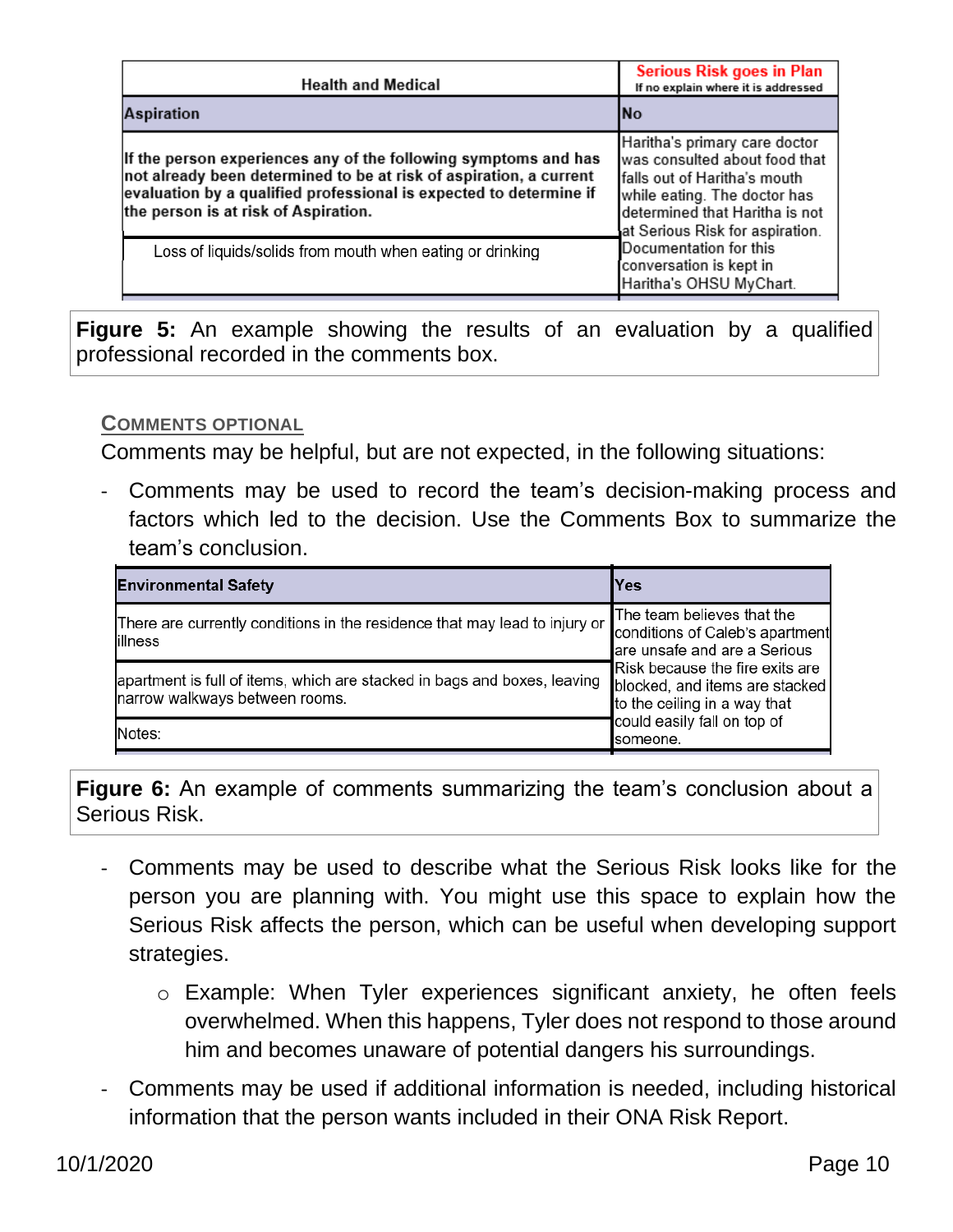o Example: Sam wants us to know that they had Hodgkin's Disease 15 years ago and that they are in remission and do not need any supports around this prior health concern.

There is no need to describe specific risk management strategies on the ONA Risk Report. This information belongs in the ISP Risk Management Plan or in support documents, such as safety plans, protocols, financial plan, etc.

### **EVALUATIONS**

The risks of aspiration, choking, dehydration, and constipation have a series of risk factors and observable symptoms listed to help identify whether a Serious Risk may be present. The ONA Risk Report will provide a prompt, such as the one shown below, if certain Potential Risk Factors have been identified during the assessment process.

If the person experiences any of the following symptoms and has  $\,$ not already been determined to be at risk of aspiration, a current  $\,$ evaluation by a qualified professional is expected to determine if the person is at risk of Aspiration.

**Figure 7:** Prompt on the ONA Risk Report that appears only if certain Potential Risk Factors have been identified during the assessment.

When you see this prompt on the ONA Risk Report, review all of the Potential Risk Factors that are listed beneath the prompt.

- If the risk has already been identified by the team or a qualified professional, mark the Section Heading "Yes" on the ONA Risk Report. No further evaluation is expected unless the team believes it would be helpful in identifying support strategies.
- If the risk has not been previously identified and the team has concern that there may be a Serious Risk to the person, then an evaluation with a qualified professional is expected.

After review of the Potential Risk Factors, if the team agrees that these factors do not pose a Serious Risk to the person, mark the Section Heading "No" on the ONA Risk Report and explain why in the Comments Box. An evaluation is not expected.

When seeking an evaluation, consider professionals that are already in the person's life. For instance, a person may want to discuss risk factors with their primary health provider or their nurse, if they have one.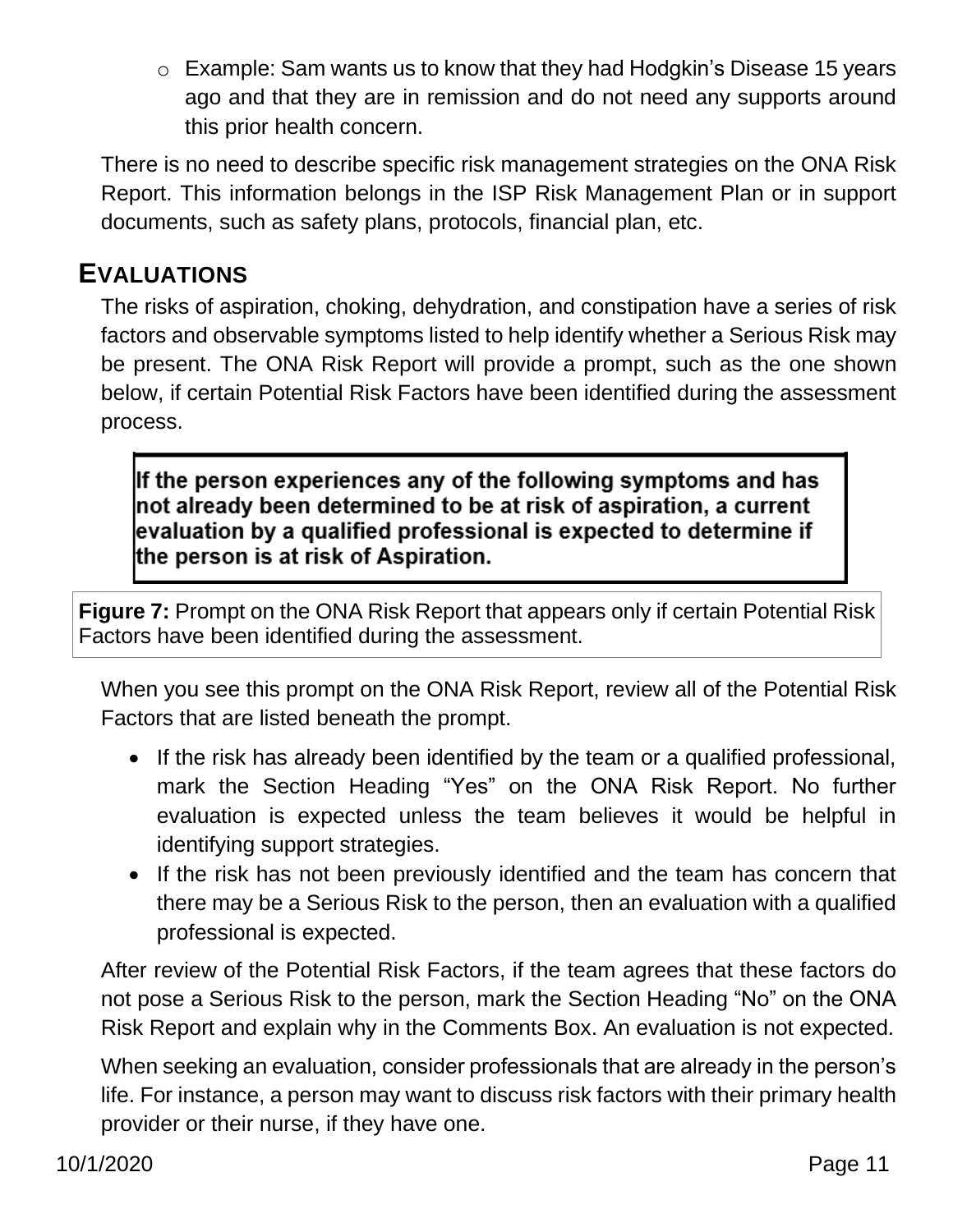If a person is experiencing newly identified risk factors and there is concern about a potential risk, encourage the person or family to discuss the issue with their primary care physician or other qualified professional. Support them in a way that works for them to encourage follow-through. Use progress notes to indicate how follow-through is working or not working. If you have concern for the person's immediate health and safety due to this issue and an evaluation is not available or possible, seek your supervisor's guidance to consider next steps.

#### TRANSFERRING INFORMATION FROM THE ONA RISK REPORT INTO THE ISP

Once the ONA Risk Report has been completed, the SC/PA will list identified Serious Risks in the Risk Management section of the person's ISP.

See the document **One-page Risk Report & ISP Risk Management Plan Snapshot** for a more detailed version of the following example. A link to this document is available at [OregonISP.org/instructions.](https://oregonisp.org/instructions)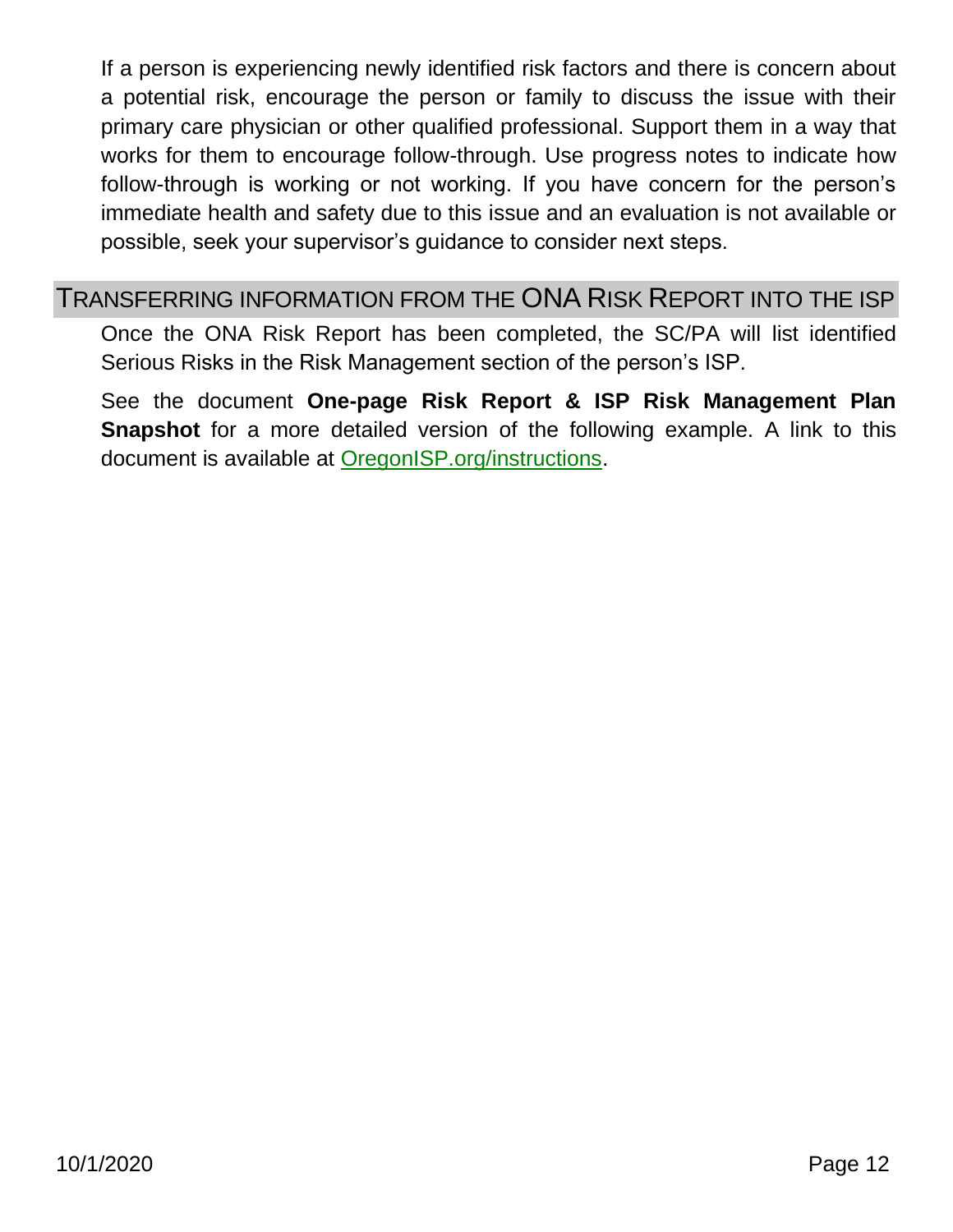| <b>Health and Medical</b>                                                                                                                                                                                                                                                                                                    | <b>Serious Risk goes in Plan</b><br>If no explain where it is addressed                                                                                                                                                                                                  |  |  |
|------------------------------------------------------------------------------------------------------------------------------------------------------------------------------------------------------------------------------------------------------------------------------------------------------------------------------|--------------------------------------------------------------------------------------------------------------------------------------------------------------------------------------------------------------------------------------------------------------------------|--|--|
| <b>Aspiration</b>                                                                                                                                                                                                                                                                                                            | ⊚ Yes ⊙ No                                                                                                                                                                                                                                                               |  |  |
| Has condition Dysphagia                                                                                                                                                                                                                                                                                                      |                                                                                                                                                                                                                                                                          |  |  |
| If the person experiences any of the following<br>symptoms and has not already been determined to<br>be at risk of aspiration, a current evaluation by a<br>qualified professional is expected to determine if<br>the person is at risk of Aspiration.                                                                       |                                                                                                                                                                                                                                                                          |  |  |
| Coughing or choking during meals or when<br>swallowing medication                                                                                                                                                                                                                                                            |                                                                                                                                                                                                                                                                          |  |  |
| Has Mechanically altered food/fluid- require change in<br>texture of food or liquid (pureed food, thickened liquids)                                                                                                                                                                                                         |                                                                                                                                                                                                                                                                          |  |  |
| <b>Dehydration</b>                                                                                                                                                                                                                                                                                                           | ⊙ Yes ⊙ No                                                                                                                                                                                                                                                               |  |  |
| If the person experiences any of the following<br>symptoms and has not already been determined to<br>be at risk of Dehydration, a current evaluation by a<br>qualified professional is expected to determine if<br>the person is at risk of Dehydration<br>Coughing or choking during meals or when<br>swallowing medication | Olivia's father spoke with<br>her pediatrician about<br>dehydration concerns.<br>Pediatrician determined<br>that Olivia is not at risk<br>for dehydration. Records of<br>this conversation can be<br>found in Olivia's MyChart.                                          |  |  |
| Has Mechanically altered food/fluid-requ<br>change in<br>d liquids)<br>texture of food or liquid (pureed food, thi                                                                                                                                                                                                           |                                                                                                                                                                                                                                                                          |  |  |
| This is an excerpt for training purposes.                                                                                                                                                                                                                                                                                    |                                                                                                                                                                                                                                                                          |  |  |
| <b>Other Serious Health or Medical Issues</b>                                                                                                                                                                                                                                                                                | $\circ$ Yes $\circ$ No                                                                                                                                                                                                                                                   |  |  |
| No risk identified in this section                                                                                                                                                                                                                                                                                           |                                                                                                                                                                                                                                                                          |  |  |
| <b>Safety Awareness and Support</b>                                                                                                                                                                                                                                                                                          | $\circ$ Yes $\circ$ No                                                                                                                                                                                                                                                   |  |  |
| Fire evacuation safety: Needs assistance to evacuate                                                                                                                                                                                                                                                                         | Olivia is effectively                                                                                                                                                                                                                                                    |  |  |
| when a fire or smoke alarm sounds                                                                                                                                                                                                                                                                                            | supported to evacuate in<br>case of a fire, as would be<br>expected for her age (5).<br>This is not a Serious Risk.                                                                                                                                                      |  |  |
| <b>Environmental Safety</b>                                                                                                                                                                                                                                                                                                  | ⊙ Yes ⊙ No                                                                                                                                                                                                                                                               |  |  |
| No risk identified in this section                                                                                                                                                                                                                                                                                           |                                                                                                                                                                                                                                                                          |  |  |
| This is an excerpt for training purposes.<br><b>Mental Health</b>                                                                                                                                                                                                                                                            | ⊙ Yes ⊙ No                                                                                                                                                                                                                                                               |  |  |
| No risk identified in this section                                                                                                                                                                                                                                                                                           |                                                                                                                                                                                                                                                                          |  |  |
| <b>Present in Past Year</b>                                                                                                                                                                                                                                                                                                  | $\odot$ Yes $\odot$ No                                                                                                                                                                                                                                                   |  |  |
| <b>Injurious to Self</b>                                                                                                                                                                                                                                                                                                     | Olivia needs prompts to                                                                                                                                                                                                                                                  |  |  |
| Injurious to Animals<br>Leaving Supervised Area                                                                                                                                                                                                                                                                              | know how tightly she can<br>hug and pet animals, but<br>this is not a Serious Risk.<br>When she is upset, Olivia<br>will run away from her<br>father and caretakers in<br>public as well as bang her<br>head against the floor and<br>walls- these are Serious<br>Risks. |  |  |
| Has History, has not Displayed Symptoms in Past<br>Year, Assessor has Concerns About Reoccurance                                                                                                                                                                                                                             | ⊙ Yes ⊙ No                                                                                                                                                                                                                                                               |  |  |

**Figure 8:** An excerpt of a completed ONA Risk Report for Olivia. Refer to Figure 9 to see how the identified Serious Risks were recorded in Olivia's ISP Risk Management Plan.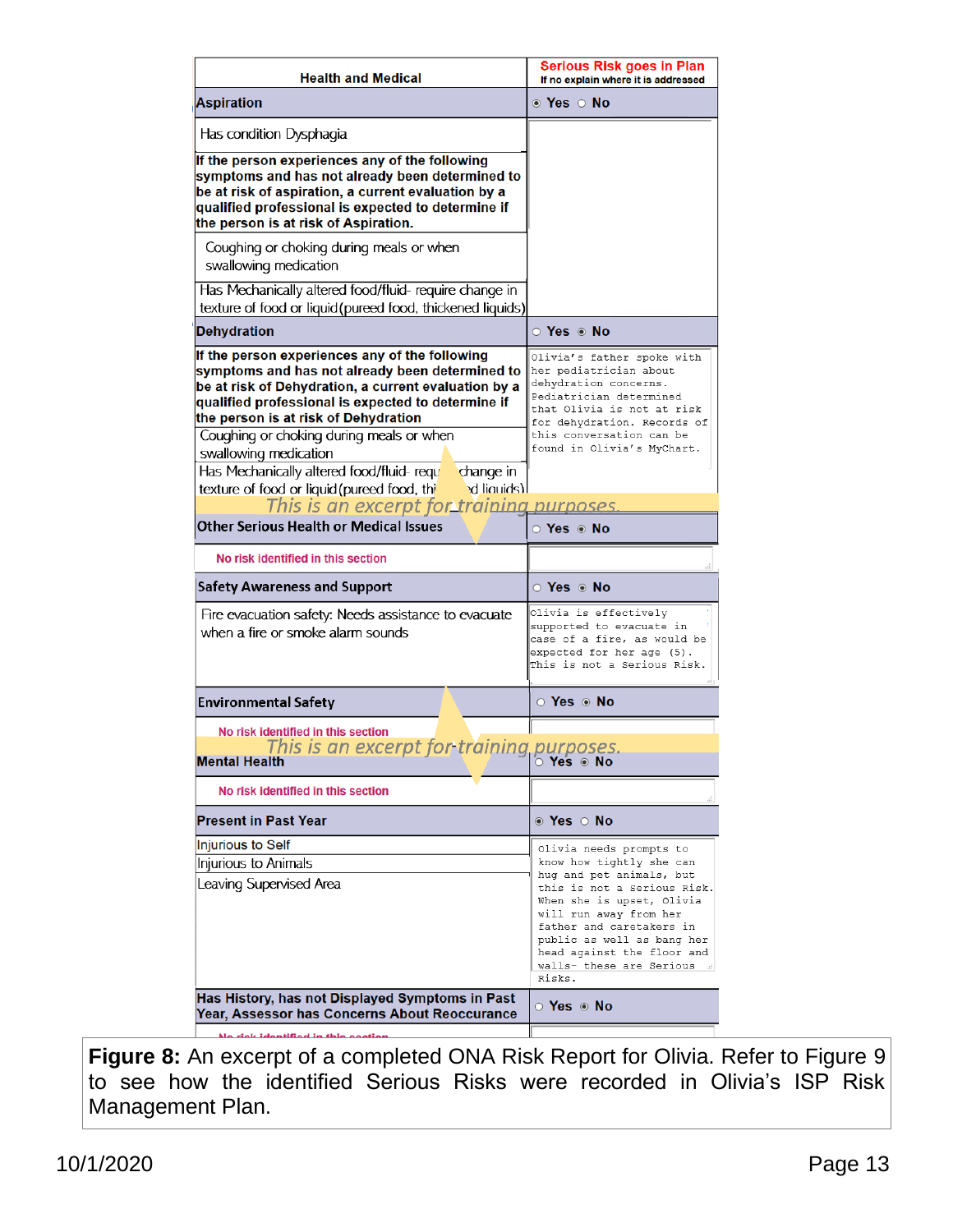**Known risks** 

| <b>Risk</b>       | High | risk $\circledcirc$   Describe the issue and how it is addressed or note where other information can be found. $\circledcirc$                                                                                                                                                                                                                                                                                                                                                                                                                                                                                                                                                                                                                |
|-------------------|------|----------------------------------------------------------------------------------------------------------------------------------------------------------------------------------------------------------------------------------------------------------------------------------------------------------------------------------------------------------------------------------------------------------------------------------------------------------------------------------------------------------------------------------------------------------------------------------------------------------------------------------------------------------------------------------------------------------------------------------------------|
| <b>Aspiration</b> | E    | $\pm$ Olivia's father and other supports thicken her fluids. They also watch her while she eats<br>and cut up her food into small pieces. Olivia's father has information about dysphagia<br>from her doctor and knows the warning signs of aspiration to watch for.                                                                                                                                                                                                                                                                                                                                                                                                                                                                         |
| <b>Behavior</b>   | Г    | $\big\downarrow$ Olivia's father and other supports use a stroller or hold her hand while walking in public<br>to prevent her from running away. They watch Olivia closely while in public and look for<br>signs of her getting upset. Her father uses social stories before leaving the house and<br>carries a laminated one-page profile with Olivia's photo to share with others just in case.<br>Olivia's father and other supports watch for signs of Olivia becoming upset, as she may<br>hit her head against the floor and walls. They will use her weighted blanket and sing her<br>favorite songs in a soft voice to help calm her down. Olivia's father has also used pillows<br>to soften blows if other techniques do not work. |

**Figure 9:** A screengrab showing Olivia's ISP Risk Management Plan with Serious Risks recorded from her ONA Risk Report (shown in Figure 8).

### **EXPECTED ACTION FOR SC/PA**

In the ISP Risk Management Plan, in the "Risk" column of the "Known Risks" table, write the name of the risk as specified by the list of Risk Domains provided below.

- For each Section marked 'yes' on the ONA Risk Report, write the name of the related Risk Domain in the ISP Risk Management Plan, Risks column.
- Use the "Describe the Issue…" column to provide person-centered details about the known, Serious Risk. Describe what the Serious Risk looks like for the person and how it impacts their life. If a risk domain captures several Serious Risks, be sure to provide clarification in this space.
- Describe supports in place to address the known, Serious Risk or where information about supports can be found. For more information, see the **RISK MANAGEMENT PLAN** section of the **[Oregon ISP Instruction Manual](https://oregonisp.org/instructions/)**.

| <b>ONA Section Heading</b> | <b>Risk Domain to list on the</b> |  |
|----------------------------|-----------------------------------|--|
|                            | <b>ISP Risk Management Plan</b>   |  |
| <b>Aspiration</b>          | <b>Aspiration</b>                 |  |
| <b>Dehydration</b>         | <b>Dehydration</b>                |  |
| <b>Choking</b>             | <b>Choking</b>                    |  |
| <b>Constipation</b>        | Constipation                      |  |
| <b>Seizures</b>            | <b>Seizures</b>                   |  |
| <b>Diabetes</b>            | <b>Diabetes</b>                   |  |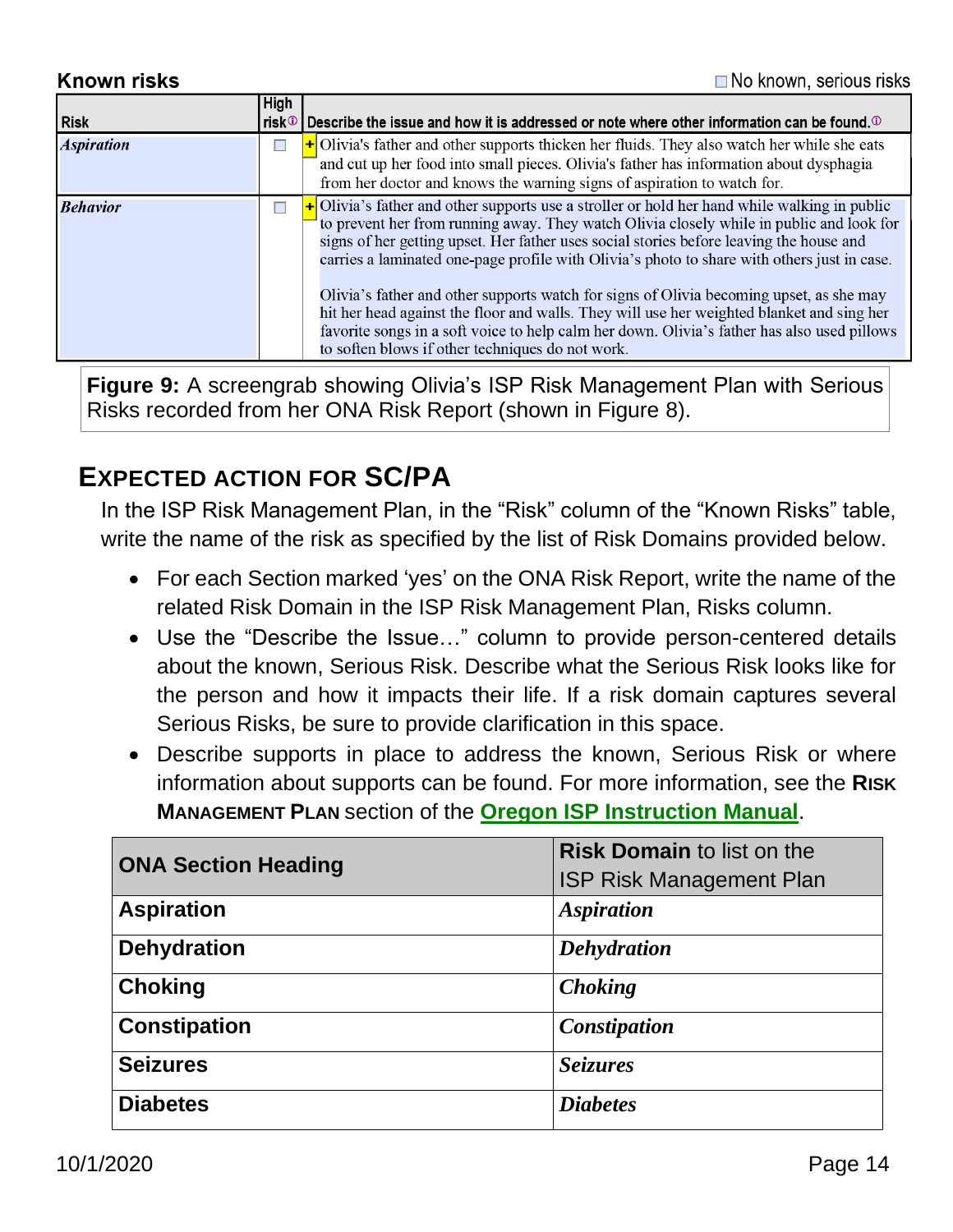| <b>ONA Section Heading</b>                                                                                                                                                                                                                                                  | <b>Risk Domain to list on the</b>                       |  |
|-----------------------------------------------------------------------------------------------------------------------------------------------------------------------------------------------------------------------------------------------------------------------------|---------------------------------------------------------|--|
|                                                                                                                                                                                                                                                                             | <b>ISP Risk Management Plan</b>                         |  |
| <b>Injury Due to Falling</b>                                                                                                                                                                                                                                                | <b>Injury Due to Falling</b>                            |  |
| <b>General Medical Supports</b>                                                                                                                                                                                                                                             |                                                         |  |
| If supports in place are effectively managing<br>Medication Management support needs,<br>they should be described in the Chosen<br>Services section of the ISP and NOT listed<br>as a risk on the ISP Risk Management Plan<br>or identified as risks in the ONA Risk Report | <b>Medical Supports</b>                                 |  |
| <b>Medication Management (support</b>                                                                                                                                                                                                                                       |                                                         |  |
| needed)                                                                                                                                                                                                                                                                     |                                                         |  |
| If supports in place are effectively managing<br>Medication Management support needs,<br>they should be described in the Chosen<br>Services section of the ISP and NOT listed<br>as a risk on the ISP Risk Management Plan<br>or identified as risks in the ONA Risk Report | <b>Medication Management</b>                            |  |
| <b>Other Serious Health or Medical Issues</b>                                                                                                                                                                                                                               | <b>Other Serious Health or Medical</b><br><i>Issues</i> |  |
| <b>Safety Awareness and Support</b>                                                                                                                                                                                                                                         |                                                         |  |
| <b>Environmental Safety</b>                                                                                                                                                                                                                                                 | <b>Safety</b>                                           |  |
| <b>Other Safety</b>                                                                                                                                                                                                                                                         |                                                         |  |
| <b>Financial</b>                                                                                                                                                                                                                                                            | <b>Financial</b>                                        |  |
| <b>Mental Health</b>                                                                                                                                                                                                                                                        | <b>Mental Health</b>                                    |  |
| <b>Behavior: Present in past year</b>                                                                                                                                                                                                                                       |                                                         |  |
| Behavior: Has history, has not displayed<br>symptoms in past year, assessor has<br>concerns about reoccurrence                                                                                                                                                              | <b>Behavior</b>                                         |  |
| Behavior: No history, but assessor has<br>concerns may become an issue                                                                                                                                                                                                      |                                                         |  |